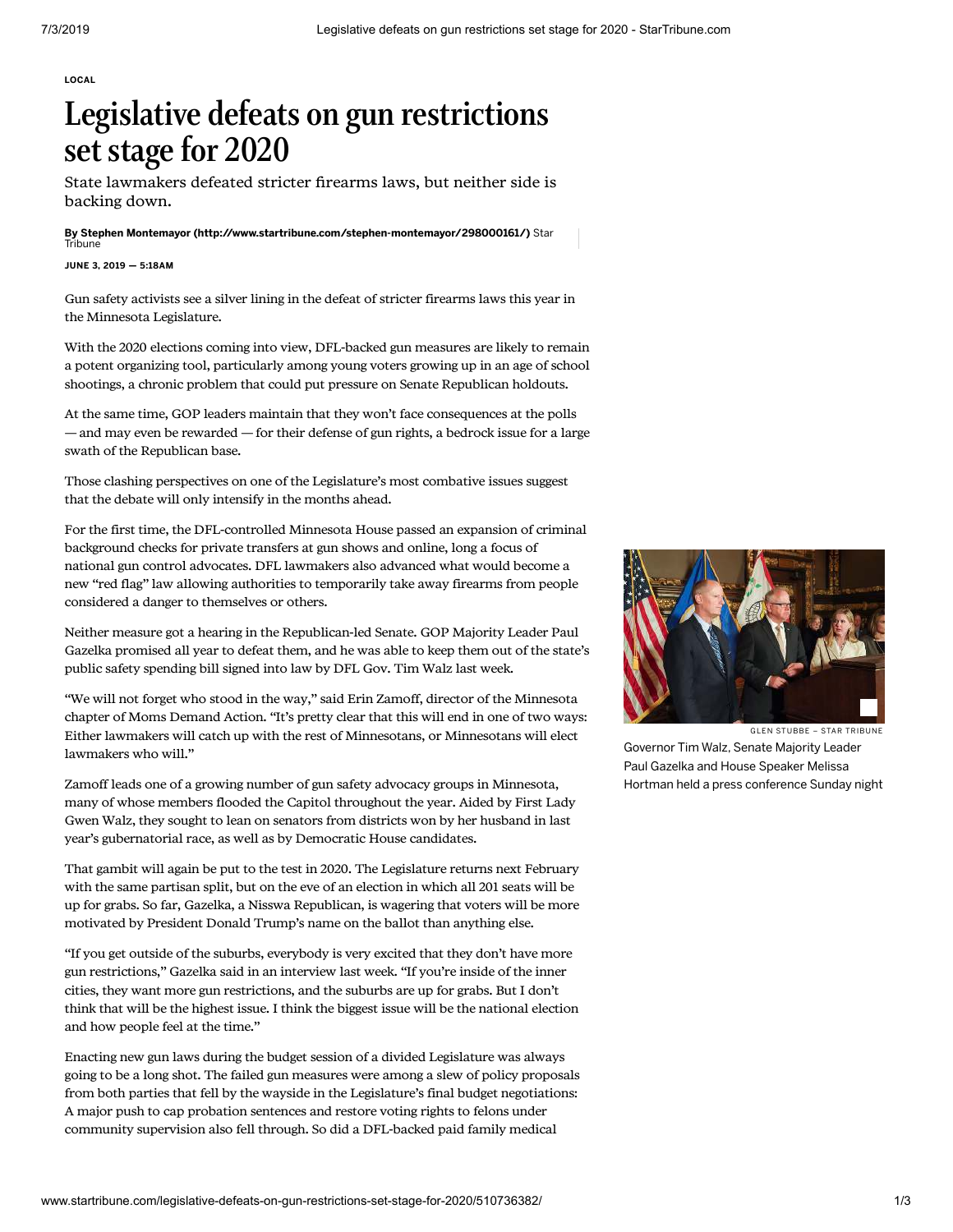leave proposal. Republicans had to give up on a 20-week abortion ban, a top priority in their social agenda. They also were not able to pass a plan to provide grants for students from low-income families to attend private schools, a top personal priority for Gazelka.

But DFL lawmakers and gun safety activists are still claiming smaller victories in having their top two gun bills debated and passed in multiple lengthy House hearings. House passage of the background checks and red flag law means they are automatically kept alive for next year, the second year of the Legislature's biennium.

"I can't say enough about the difference that elections make," said the Rev. Nancy Nord Bence, director of Protect Minnesota, an organization working to prevent gun violence. "If you compare 2019 to 2018, we couldn't get anywhere in 2018 at all."

Rep. Dave Pinto, DFL-St. Paul, who sponsored the background check proposal, also remains hopeful after watching law enforcement leaders and prosecutors testify in favor of the measures.

"I just feel like when you have a coalition of law enforcement, medical professionals, young people, teachers and parents all pushing — I don't know how we don't join the other states that have these provisions in place," said Pinto, who works as a prosecutor in Ramsey County.

Minnesota gun rights activists acknowledge that they will likely play defense on the issue for the foreseeable future. Rob Doar, policy director for the Minnesota Gun Owners Caucus, has shifted to full-time lobbying at the Capitol in the past two years and noted that caucus members are far more active when confronting bills they don't like than those the group supports.

Doar, who testified against the new gun bills this year, expects Democrats to focus more on using Republican opposition to the two gun bills as a campaign cudgel instead of trying to pass new laws next session.

He noted that House Democrats cleared the gun measures as part of a broader public safety spending bill headed for end-of-session budget talks, not as stand-alone legislation. "We do expect them to make a lot of noise, but I imagine it's going to be more focused on the Senate than actually trying to get the bills passed in the House," Doar said, referring to the House's refusal to hold separate votes on the gun provisions.

Bence's Protect Minnesota and Zamoff's Moms Demand Action were joined recently by the new Gabby Giffords-backed Minnesota Gun Owners For Safety, which the former Democratic congresswoman from Arizona called a venue for gun owners who don't believe the gun lobby represents their interests.

That activist base won't likely go dormant in the interim months: Zamoff spent last week in neighborhoods such as Frogtown in St. Paul, distributing fliers for an upcoming Gun Violence Awareness Day event, part of a national campaign. Groups like Protect Minnesota plan to continue outreach initiatives to address questions about what Bence is calling the state's "Big Two" gun bills.

Meanwhile, Republican lawmakers again expect to counter new gun law proposals with pushes for more money for school security measures and mental health resources.

"That was our safety direction," said Gazelka, adding that he will not oppose Senate hearings on gun legislation next year now that legislators have completed a two-year budget, the central focus of the session that ended May 25.

But that doesn't mean Republicans intend to capitulate. The chairman of the Senate's Judiciary and Public Safety Committee, Sen. Warren Limmer, R-Maple Grove, has dismissed the idea that Republicans will pay at the polls for not passing or even hearing this year's gun bills. Earlier this year, after Gwen Walz said voters would come after Republicans who blocked new gun laws, Limmer quipped, "Bring it on."

**Stephen Montemayor** covers politics and government in Minnesota. He previously reported on federal courts and law enforcement for the Star Tribune.